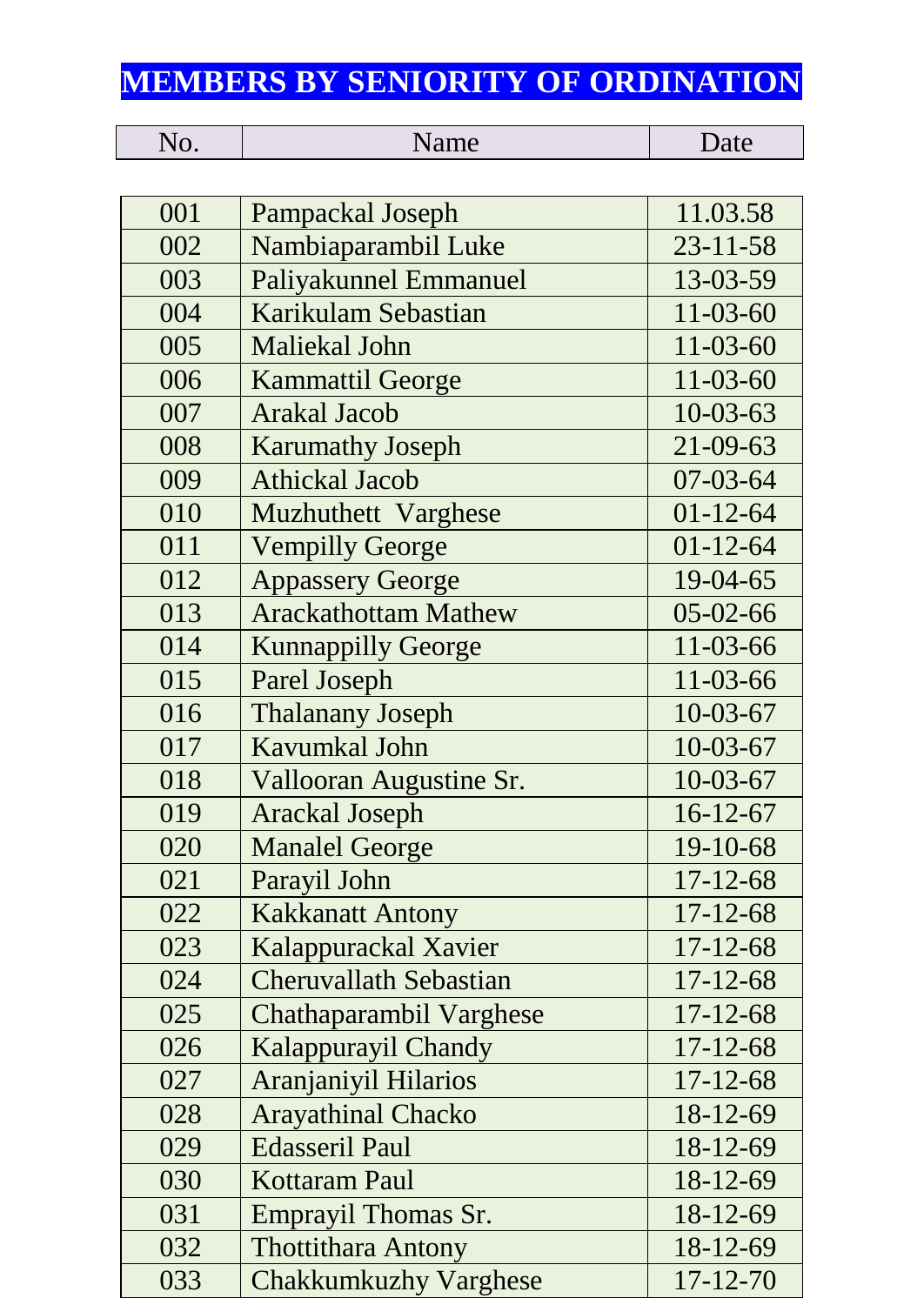| 034 | Panthackal Joseph           | $17 - 12 - 70$ |
|-----|-----------------------------|----------------|
| 035 | <b>Plackal Antony</b>       | $17 - 12 - 70$ |
| 036 | Aryankalayil Kuriakose      | $17 - 12 - 70$ |
| 037 | Vadakkekara George          | $17 - 12 - 71$ |
| 038 | Naickomparambil Varghese    | 18-12-72       |
| 039 | Ambalamkandam Paul          | 18-12-72       |
| 040 | Vandanamthadathil Sebastian | 18-12-73       |
| 041 | Edattu Joseph Sr.           | 18-12-73       |
| 042 | <b>Thiruthanam Paul</b>     | 18-12-73       |
| 043 | Mappilaparambil Sebastian   | 18-12-73       |
| 044 | <b>Edayadiyil Jose</b>      | 18-12-73       |
| 045 | Vallooran Augustine Jr.     | 26-10-74       |
| 046 | <b>Arukalil Thomas</b>      | 19-12-74       |
| 047 | <b>Kunnel Mathew</b>        | 19-12-74       |
| 048 | Padinjarekuttu Augustine    | 19-12-74       |
| 049 | <b>Njarackel Thomas</b>     | 19-12-74       |
| 050 | <b>Vattakuzhy Mathew</b>    | 19-12-74       |
| 051 | <b>Thekkinieth Antony</b>   | 19-12-74       |
| 052 | <b>Panachickal Michael</b>  | 19-12-74       |
| 053 | Manimalakandam Peter        | $21 - 12 - 76$ |
| 054 | <b>Poonely George</b>       | $21 - 12 - 76$ |
| 055 | Naickomparambil Mathew      | $21 - 12 - 76$ |
| 056 | <b>Palakattu Thomas</b>     | $21 - 12 - 76$ |
| 057 | <b>Vattakunnel Joseph</b>   | $21 - 12 - 76$ |
| 058 | <b>Pullattu Francis</b>     | 12-03-78       |
| 059 | Nirappel John               | 12-03-78       |
| 060 | Moolechalil Sebastian       | 27-03-78       |
| 061 | <b>Parappuram Varghese</b>  | $02 - 12 - 78$ |
| 062 | <b>Nedumchalil Romulus</b>  | $02 - 12 - 78$ |
| 063 | <b>Thuruthikkatt Alex</b>   | $02 - 12 - 78$ |
| 064 | Matheickal Jose             | $02 - 12 - 78$ |
| 065 | Arackal George Sr.          | $02 - 12 - 78$ |
| 066 | Nediyakalayil Joseph        | $02 - 12 - 78$ |
| 067 | <b>Panackal George</b>      | $02 - 12 - 78$ |
| 068 | <b>Chatholil George</b>     | $02 - 12 - 78$ |
| 069 | <b>Pothalil Mathew</b>      | $21 - 12 - 79$ |
| 070 | <b>Vempilly George Jose</b> | $21 - 12 - 79$ |
| 071 | <b>Thekkemury Thomas</b>    | $21 - 12 - 79$ |
| 072 | <b>Madathinal Thomas</b>    | $21 - 12 - 79$ |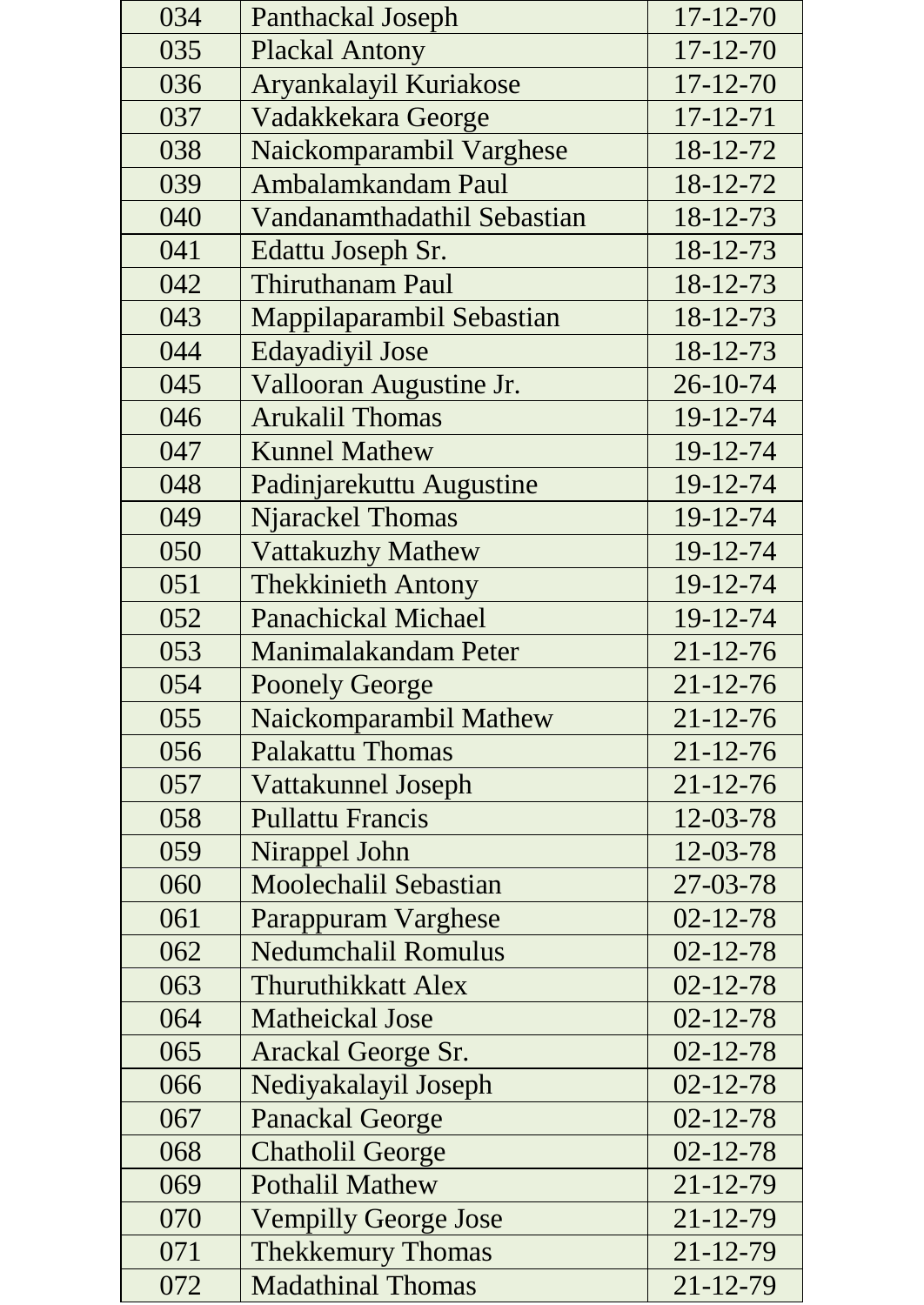| 073 | Vattathara Joseph             | 21-12-79       |
|-----|-------------------------------|----------------|
| 074 | Kallattil John                | $21 - 12 - 79$ |
| 075 | <b>Punnolil Kuriakose</b>     | $21 - 12 - 79$ |
| 076 | <b>Chelapurath James</b>      | $18 - 12 - 80$ |
| 077 | Kokkandathil James            | 18-12-80       |
| 078 | Kanjirakonam Abraham          | 18-12-80       |
| 079 | <b>Mecheril Jose</b>          | 18-12-80       |
| 080 | <b>Kareekunnel Michael</b>    | $06 - 04 - 81$ |
| 081 | Cheruparambil Francis         | $23 - 12 - 81$ |
| 082 | Kalappura Jose                | $23 - 12 - 81$ |
| 083 | <b>Kallumkal James</b>        | $23 - 12 - 81$ |
| 084 | Punnolil John                 | 24-03-82       |
| 085 | <b>Adappoor Jose</b>          | 19-12-82       |
| 086 | Elavumkal Kurian              | 19-12-82       |
| 087 | <b>Cheriavely John</b>        | 19-12-82       |
| 088 | <b>Puthussery Varghese</b>    | 18-12-83       |
| 089 | Vallayil John                 | 18-12-83       |
| 090 | <b>Thayil Philip</b>          | 18-12-83       |
| 091 | Kandathinkara John            | 09-04-84       |
| 092 | Parekkattil Joseph            | $17 - 12 - 84$ |
| 093 | <b>Pottayil George</b>        | $17 - 12 - 84$ |
| 094 | Parekkattil Paul              | 17-12-84       |
| 095 | Pallickamadam Joseph          | $27 - 12 - 85$ |
| 096 | Naduvilpurayidathil Augustine | $27 - 12 - 85$ |
| 097 | Vaniamthara Joseph            | $27 - 12 - 85$ |
| 098 | <b>Menachery Varghese</b>     | $27 - 12 - 85$ |
| 099 | <b>Kolenchery Antony</b>      | $27 - 12 - 85$ |
| 100 | <b>Rathappillil Vincent</b>   | $27 - 12 - 85$ |
| 101 | Mukalayil Abraham             | $27 - 12 - 85$ |
| 102 | <b>Mundackatt Augustine</b>   | $27 - 12 - 85$ |
| 103 | Vezhaparambil Raphael         | 26-12-86       |
| 104 | Vezhaparambil Rafy            | $26 - 12 - 86$ |
| 105 | Pullan John                   | 29-12-86       |
| 106 | <b>Thottumarickal Jose</b>    | $31 - 12 - 86$ |
| 107 | Valiyakadavil Jos             | $31 - 12 - 86$ |
| 108 | <b>Chelapurath Francis</b>    | $01 - 01 - 87$ |
| 109 | <b>Poonoly Anto</b>           | $21 - 10 - 87$ |
| 110 | <b>Thekkanath Antony</b>      | $26 - 12 - 87$ |
| 111 | <b>Kadavy Francis</b>         | $02 - 01 - 88$ |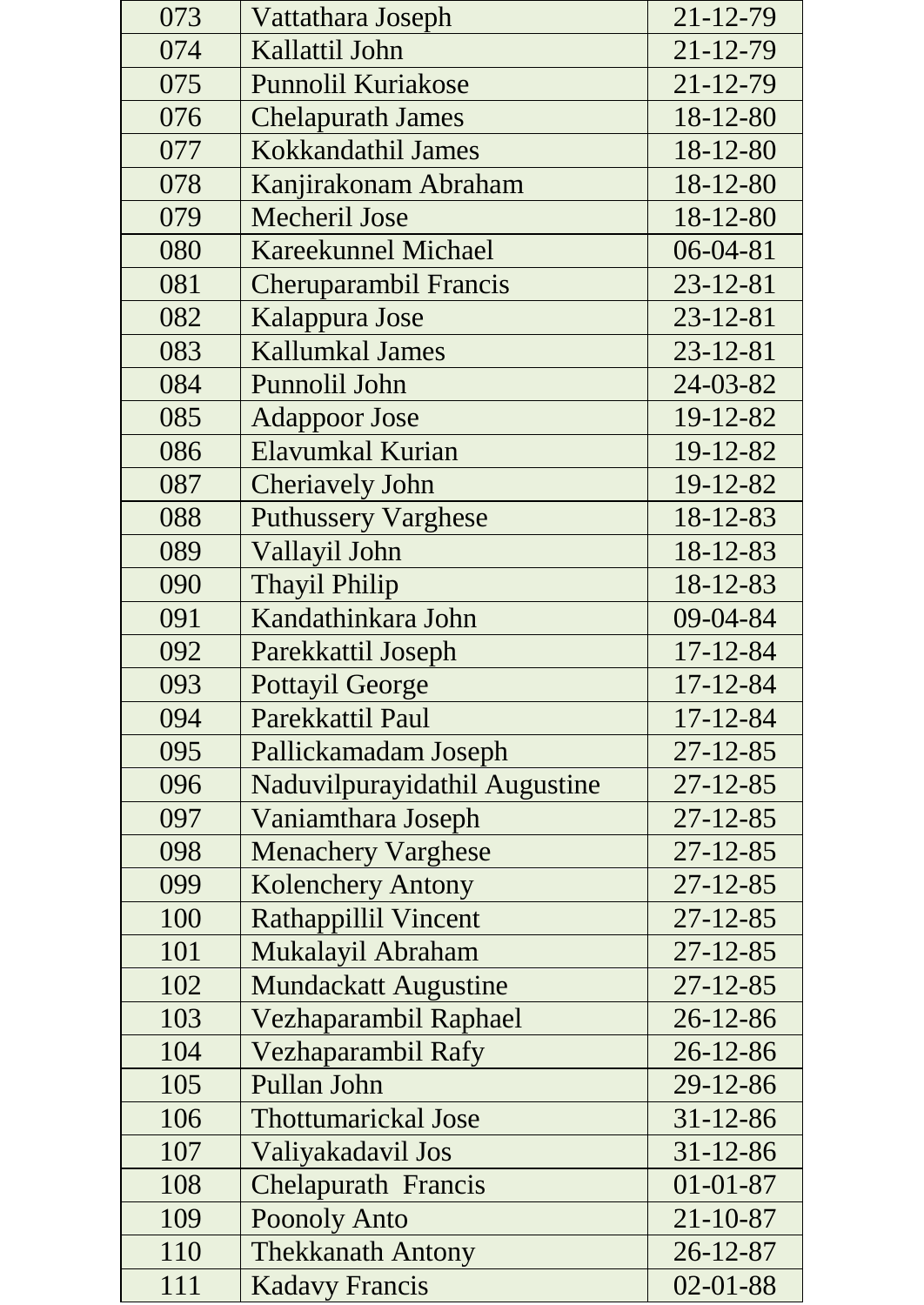| 112 | Pandarathikudiyil Sebastian      | $02 - 01 - 88$ |
|-----|----------------------------------|----------------|
| 113 | Vettiyankal Jose                 | $04 - 01 - 88$ |
| 114 | <b>Villattu Paul</b>             | $04 - 01 - 88$ |
| 115 | Kudilumgal Jacob                 | $06 - 01 - 88$ |
| 116 | <b>Panachimoottil Jose</b>       | 11-04-88       |
| 117 | Puthumana John                   | 02-05-88       |
| 118 | <b>Neerolickal Thomas</b>        | 08-10-88       |
| 119 | <b>Vattakunnel James</b>         | $26 - 12 - 88$ |
| 120 | Erambil Joseph                   | $31 - 12 - 88$ |
| 121 | Manickathan John                 | 03-01-89       |
| 122 | Puthussery John (Jojo)           | $05-01-89$     |
| 123 | Pambrayil Paul                   | 30-03-89       |
| 124 | <b>Elavumkal Mathew</b>          | $26 - 12 - 89$ |
| 125 | Thazhathemuriyil Joseph          | 28-12-89       |
| 126 | Nediyani Sebastian               | 30-12-89       |
| 127 | Puthuva Paul                     | $02 - 01 - 90$ |
| 128 | Payyappilly Antony               | $04 - 01 - 90$ |
| 129 | Kanjamala Varghse                | 12-05-90       |
| 130 | <b>Azhakedath James</b>          | 28-12-90       |
| 131 | Parekkattil Jose                 | 28-12-90       |
| 132 | <b>Manithottil Paul</b>          | 28-12-90       |
| 133 | Parambil Xavier                  | 28-12-90       |
| 134 | <b>Naduviledath Francis</b>      | 29-12-90       |
| 135 | <b>Mullenmadackel Thomas</b>     | $01 - 01 - 91$ |
| 136 | <b>Orathel Abraham</b>           | 08-05-91       |
| 137 | <b>Alackakunnel Thomas</b>       | 14-05-91       |
| 138 | <b>Alackakunnel Francis</b>      | 05-09-91       |
| 139 | <b>Mangalathukary Joseph</b>     | 26-12-91       |
| 140 | Puthenpura Augustine             | 27-12-91       |
| 141 | <b>Aykaramattam Emmanuel</b>     | $27 - 12 - 91$ |
| 142 | <b>Thoyalil James</b>            | 27-12-91       |
| 143 | Kanichery John                   | 27-12-91       |
| 144 | <b>Kalarickal Paul</b>           | 28-12-91       |
| 145 | <b>Thundathikunnel Sebastian</b> | 28-12-91       |
| 146 | <b>Mangalath Antony</b>          | 29-12-91       |
| 147 | Arolichalil John                 | $01-01-92$     |
| 148 | <b>Chettoor Jose</b>             | $01 - 01 - 92$ |
| 149 | <b>Otharakunnel Jacob</b>        | 27-04-92       |
| 150 | Kallungal Joseph                 | 28-04-92       |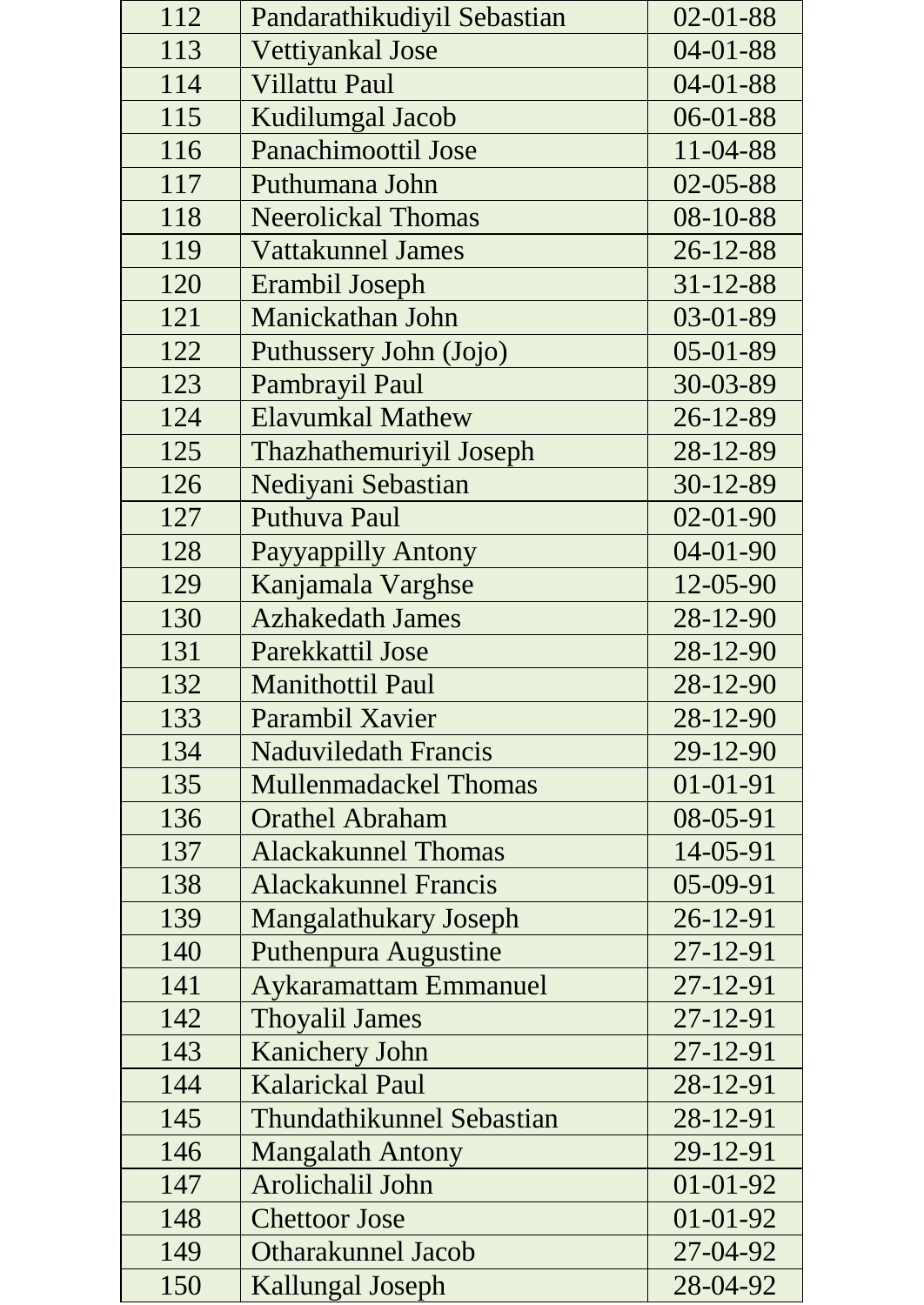| 151 | Vettaparambil George          | 02-05-92       |
|-----|-------------------------------|----------------|
| 152 | <b>Arackal Davis</b>          | 31-12-92       |
| 153 | Arackal George Jr.            | $01 - 01 - 93$ |
| 154 | <b>Kunnel Cyriac</b>          | $02 - 01 - 93$ |
| 155 | <b>Madavana Thomas</b>        | 04-01-93       |
| 156 | Elanjickal Joseph             | 07-01-93       |
| 157 | <b>Chakkungal Antony</b>      | 09-01-93       |
| 158 | <b>Thuruthichira Varghese</b> | 05-04-94       |
| 159 | Kalamparambil Martin          | 05-04-94       |
| 160 | <b>Chittinappilly Anto</b>    | 05-04-94       |
| 161 | Cherunilath Johnus            | 08-04-94       |
| 162 | <b>Thazhathuveettil Jose</b>  | 08-04-94       |
| 163 | <b>Parathanam Augustine</b>   | $07 - 05 - 94$ |
| 164 | <b>Gnalian Paul</b>           | 27-12-94       |
| 165 | Kodiamkunnel John             | 27-12-94       |
| 166 | Nedumthuruthil Philip         | 27-12-94       |
| 167 | Kochuparambil Francis         | 30-12-94       |
| 168 | <b>Thekkumattam Jose</b>      | 30-12-94       |
| 169 | <b>Thadathil Mathew</b>       | 30-12-94       |
| 170 | Kulangara Benny               | 08-05-95       |
| 171 | Velamparambil Paul            | 08-05-95       |
| 172 | <b>Mudakodil James</b>        | 08-05-95       |
| 173 | <b>Panamattam Jose</b>        | 08-05-95       |
| 174 | Choorathottiyil Paul          | $27 - 12 - 95$ |
| 175 | Kannampuzha Anto              | $27 - 12 - 95$ |
| 176 | Padinjarekumbalath A.         | 27-12-95       |
| 177 | Pulakudichirakandathil R      | 30-12-95       |
| 178 | Parampilthadathil George      | 30-12-95       |
| 179 | <b>Mekkattu George</b>        | 30-12-95       |
| 180 | <b>Kallath Sebastian</b>      | 30-12-95       |
| 181 | <b>Elemplakattu Mathew</b>    | 30-12-95       |
| 182 | Kodakkathanath Pius           | 08-04-96       |
| 183 | <b>Assariparambil George</b>  | 05-10-96       |
| 184 | <b>Srambical Joseph</b>       | $27 - 12 - 96$ |
| 185 | <b>Palakkeel Mathew</b>       | $27 - 12 - 96$ |
| 186 | Kochukudiyattil Joshy         | 27-12-96       |
| 187 | Plamparampil Philip           | 30-12-96       |
| 188 | Mangalath John                | 03-01-97       |
| 189 | Chirackamanavalan Vincent     | 03-01-97       |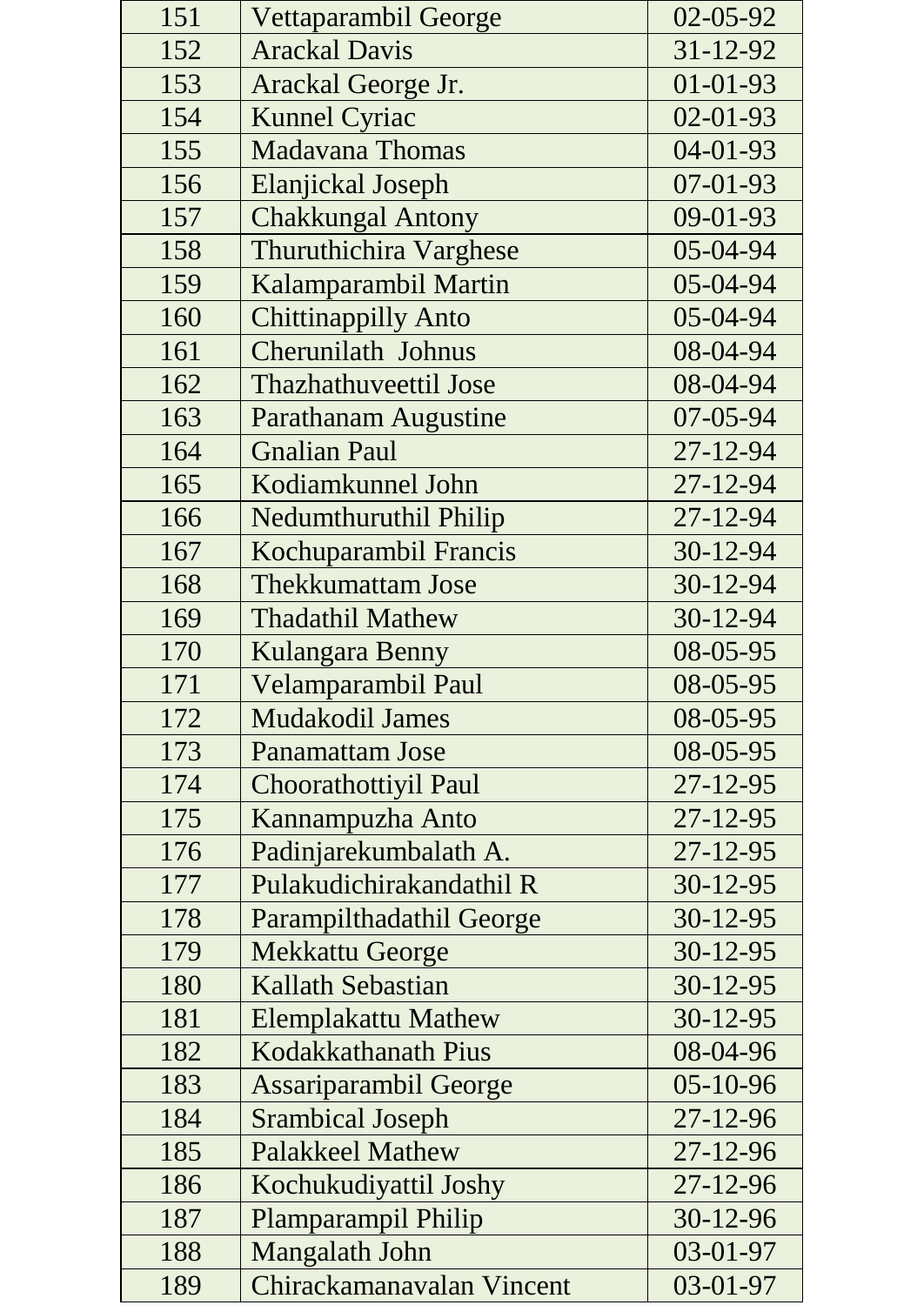| 190 | <b>Kannaen Albert</b>          | 03-01-97       |
|-----|--------------------------------|----------------|
| 191 | <b>Kuzhupally George</b>       | 03-01-97       |
| 192 | Choorackal Raphael             | 03-01-97       |
| 193 | Kolenchery Thomas              | 04-01-97       |
| 194 | Puthiyedath Joseph             | 04-01-97       |
| 195 | Chennathu Jacob                | 04-01-97       |
| 196 | Perumpanani Joseph             | 04-01-97       |
| 197 | Karikkanezham Antony           | 04-01-97       |
| 198 | <b>Chelangattuchery George</b> | 11-10-97       |
| 199 | Palaparambil John              | 26-12-97       |
| 200 | Kizhakkevalayil Augustine      | 27-12-97       |
| 201 | Plathottathil Jose             | 29-12-97       |
| 202 | Puthiyaparambil Jose           | 30-12-97       |
| 203 | <b>Pullan Paul</b>             | 03-01-98       |
| 204 | <b>Palatty Martin</b>          | 03-01-98       |
| 205 | Vattaparambil Jacob            | 08-01-98       |
| 206 | Veluthedathukattil Sebastian   | 14-04-98       |
| 207 | Karingen Varghese              | 22-04-98       |
| 208 | Marippattu Issac               | 27-12-98       |
| 209 | Kallidukkananickal Bernard     | 29-12-98       |
| 210 | Kochukunnathumparambil Xavier  | 29-12-98       |
| 211 | <b>Pazheveettil Jose</b>       | 30-12-98       |
| 212 | <b>Adimakiyil Thomas</b>       | 02-01-99       |
| 213 | <b>Chalangady Alex</b>         | 04-01-99       |
| 214 | Ambattukuzhiyil Thomas         | 05-01-99       |
| 215 | <b>Tharakan Paul</b>           | 06-01-99       |
| 216 | Mullapallichira George         | 26-04-99       |
| 217 | <b>Chirayil Thomas</b>         | $01 - 01 - 00$ |
| 218 | <b>Punnassery Joseph</b>       | $01 - 01 - 00$ |
| 219 | <b>Thuluvath Augustine</b>     | $01 - 01 - 00$ |
| 220 | <b>Thachethukudy Antony</b>    | $01 - 01 - 00$ |
| 221 | Painappillil Sebastian         | $01 - 01 - 00$ |
| 222 | <b>Avangattu Joseph</b>        | $01 - 01 - 00$ |
| 223 | <b>Kottackal Varghese</b>      | $01 - 01 - 00$ |
| 224 | <b>Ouseparampil Thomas</b>     | $01 - 01 - 00$ |
| 225 | Puthenpura Joseph              | $01 - 01 - 00$ |
| 226 | Ethakkattu Jacob               | $01 - 01 - 00$ |
| 227 | Puthenpura Francis             | $01 - 01 - 00$ |
| 228 | Padinjarekuttu Sebastian       | $01 - 01 - 00$ |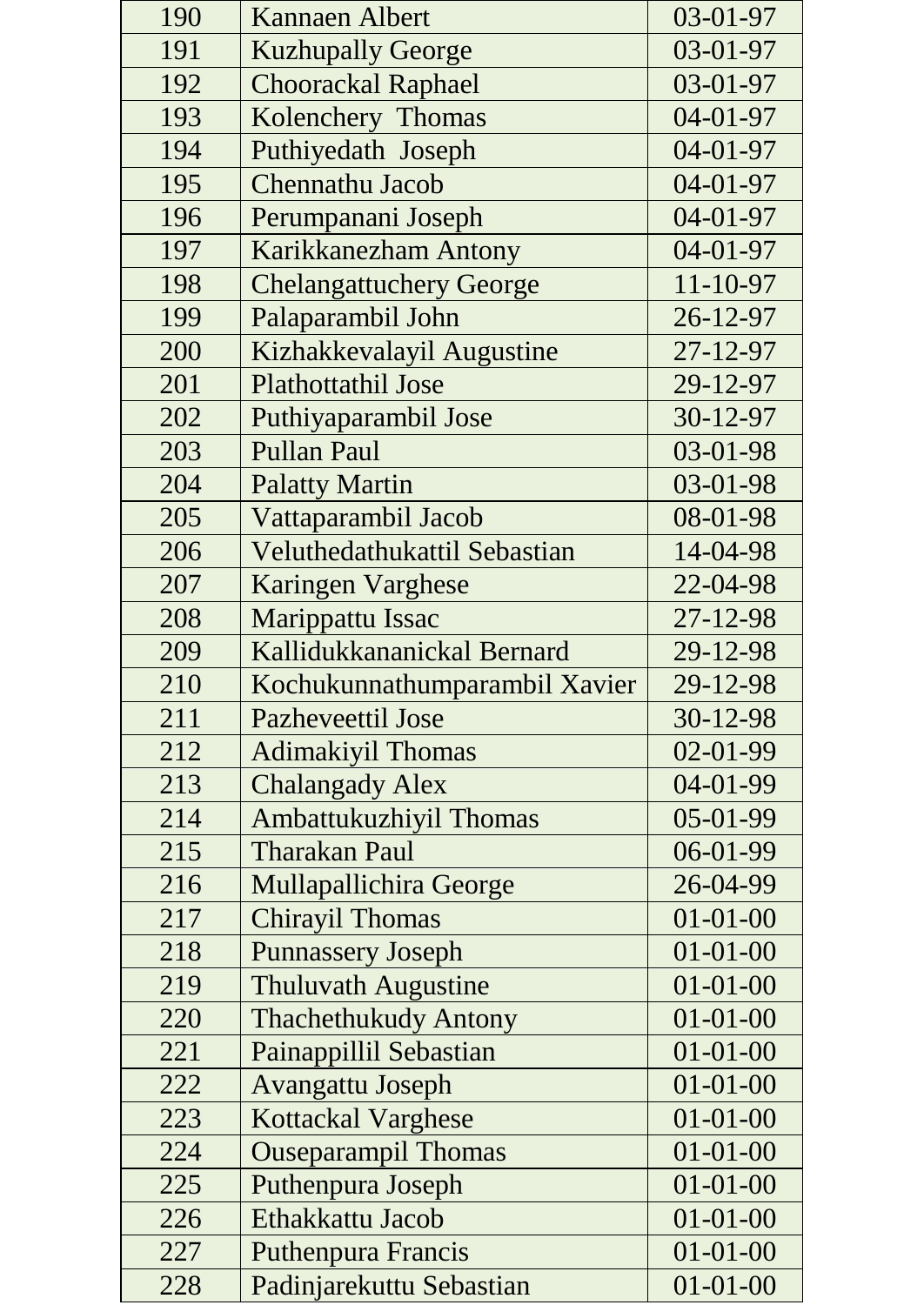| 229 | Vellaramkalayil Devasia      | 02-08-00       |
|-----|------------------------------|----------------|
| 230 | <b>Muttanthottil Peter</b>   | 29-12-00       |
| 231 | <b>Vettickal Abraham</b>     | $30 - 12 - 00$ |
| 232 | <b>Thoppilan Varghese</b>    | $31 - 12 - 00$ |
| 233 | <b>Pynadath Thomas</b>       | $01 - 01 - 01$ |
| 234 | Kidangan Varghese            | $02 - 01 - 01$ |
| 235 | <b>Mecherimannil Antony</b>  | $04 - 01 - 01$ |
| 236 | Moonnupeedikayil Antony      | $26 - 12 - 01$ |
| 237 | Chirayil Jacob               | $27 - 12 - 01$ |
| 238 | Neeruvelil Abraham           | 29-12-01       |
| 239 | Kanathukadu Samuel           | $31 - 12 - 01$ |
| 240 | Vettiyadan Thomas            | $30 - 12 - 01$ |
| 241 | <b>Mulanjanany Thomas</b>    | $01 - 01 - 02$ |
| 242 | Vithayathil Joseph           | $02 - 01 - 02$ |
| 243 | Puthanpurackal John          | $05-01-02$     |
| 244 | Kalappurackal Sebastian      | $26 - 12 - 02$ |
| 245 | Karottukizhakkel George      | 28-12-02       |
| 246 | <b>Ooroth Peter</b>          | 29-12-02       |
| 247 | Karikilamattathil Antony     | $30 - 12 - 02$ |
| 248 | Karikkoottathil Philip       | $01 - 01 - 03$ |
| 249 | Kannamthadathil Mathew       | $02 - 01 - 03$ |
| 250 | Chiraparamban Varghese       | $04 - 01 - 03$ |
| 251 | Nellinilkumthadathil Vincent | $06 - 01 - 03$ |
| 252 | Puthiyedath Augustine        | 24-04-03       |
| 253 | <b>Puthussery Joseph</b>     | $26 - 04 - 03$ |
| 254 | <b>Puthussery Devassy</b>    | 28-04-03       |
| 255 | <b>Valliparambil Antony</b>  | 21-07-03       |
| 256 | Emprayil Thomas Jr.          | 23-04-03       |
| 257 | <b>Koonan Paul</b>           | $26 - 12 - 03$ |
| 258 | Vadakkekara Antony           | $27 - 12 - 03$ |
| 259 | <b>Mankuthel Thomas</b>      | $28-12-03$     |
| 260 | <b>Kachappilly Paul</b>      | $29 - 12 - 03$ |
| 261 | Kizhakkumthala John          | $30-12-03$     |
| 262 | <b>Aenekkatt Joseph</b>      | $31 - 12 - 03$ |
| 263 | Thayyanattuveli George       | $01 - 01 - 04$ |
| 264 | <b>Parackal Varghese</b>     | $03-01-04$     |
| 265 | <b>Maramattathil Thomas</b>  | $03 - 01 - 04$ |
| 266 | Poonattu Joseph              | $04 - 01 - 04$ |
| 267 | Chirapparambil Anto          | $05 - 01 - 04$ |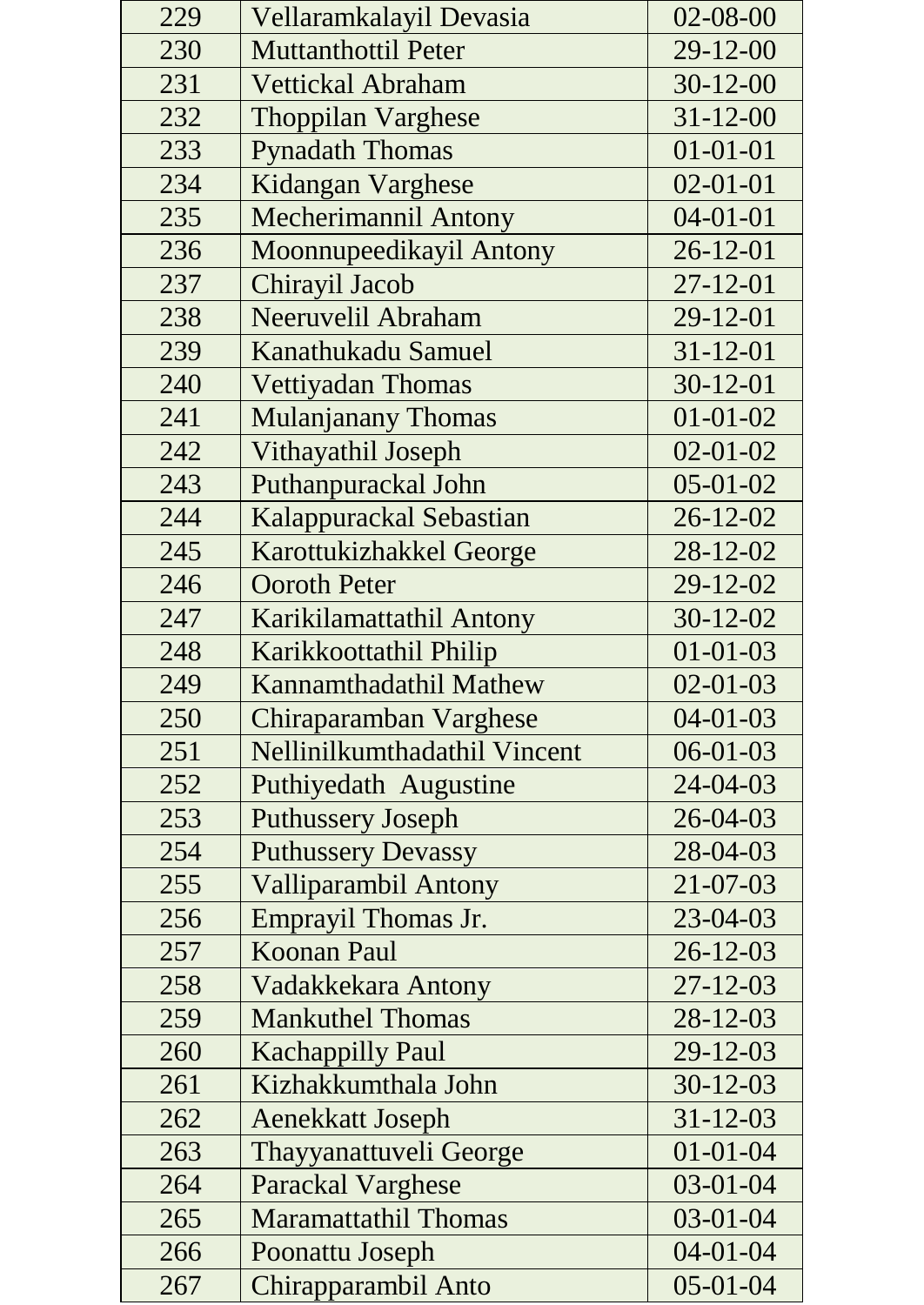| 268 | <b>Koothur Raphael</b>       | $06 - 01 - 04$ |
|-----|------------------------------|----------------|
| 269 | Pokkathumadathil Justin      | 10-06-04       |
| 270 | Jujjavarappu Mariadas        | $23 - 12 - 04$ |
| 271 | Vembadamthara Joseph         | 28-12-04       |
| 272 | Kattiparambil Jacob          | 28-12-04       |
| 273 | Kodamullil Cyriac            | 28-12-04       |
| 274 | <b>Chalackal Joseph</b>      | 28-12-04       |
| 275 | Puthentharayil Innocent      | $28 - 12 - 04$ |
| 276 | <b>Pullomparambil Thomas</b> | 28-12-04       |
| 277 | Mattappillil Jacob           | 28-12-04       |
| 278 | Kollamparambil Abraham       | 28-12-04       |
| 279 | Kattattu John                | 28-12-04       |
| 280 | Muthukathaniyil Francis      | $28 - 12 - 04$ |
| 281 | Valiyaparambil Martin        | 28-12-04       |
| 282 | Kakkattupillil Mathew        | 28-12-04       |
| 283 | <b>Vembilly Paulose</b>      | 28-12-04       |
| 284 | Vazhakkoottathil Antony      | 28-12-04       |
| 285 | <b>Mangalathu Thomas</b>     | 28-12-04       |
| 286 | Elengickalputhanthara George | 28-12-04       |
| 287 | Kuruppumtharamukalel Joseph  | 28-12-04       |
| 288 | Varakath John                | 28-12-04       |
| 289 | <b>Kolenchery Francis</b>    | 28-12-04       |
| 290 | Rathappilly John             | 28-12-04       |
| 291 | <b>Parankimalil Antony</b>   | 28-12-04       |
| 292 | <b>Puthussery Paul</b>       | 28-12-04       |
| 293 | <b>Kalacherry George</b>     | $26 - 12 - 05$ |
| 294 | <b>Pulikkunnel Cherian</b>   | $26 - 12 - 05$ |
| 295 | Chavarananickal Robert       | $26 - 12 - 05$ |
| 296 | <b>Maliekal Thomas</b>       | $26 - 12 - 05$ |
| 297 | Chungakarottu Joseph         | $26 - 12 - 05$ |
| 298 | Choorapuzha Varghese         | $26 - 12 - 05$ |
| 299 | Poonattu George              | $26 - 12 - 05$ |
| 300 | Nellanikkattu Thomas         | $28 - 12 - 05$ |
| 301 | <b>Purayidam Sebastian</b>   | $28 - 12 - 05$ |
| 302 | Chackanikunnel Joseph        | $28 - 12 - 05$ |
| 303 | Marottiparambil Joseph       | $28 - 12 - 05$ |
| 304 | Koottumkal Joseph            | $01 - 01 - 06$ |
| 305 | Kalappurackal Jose           | $01 - 01 - 06$ |
| 306 | <b>Marattil Sales</b>        | $01 - 01 - 06$ |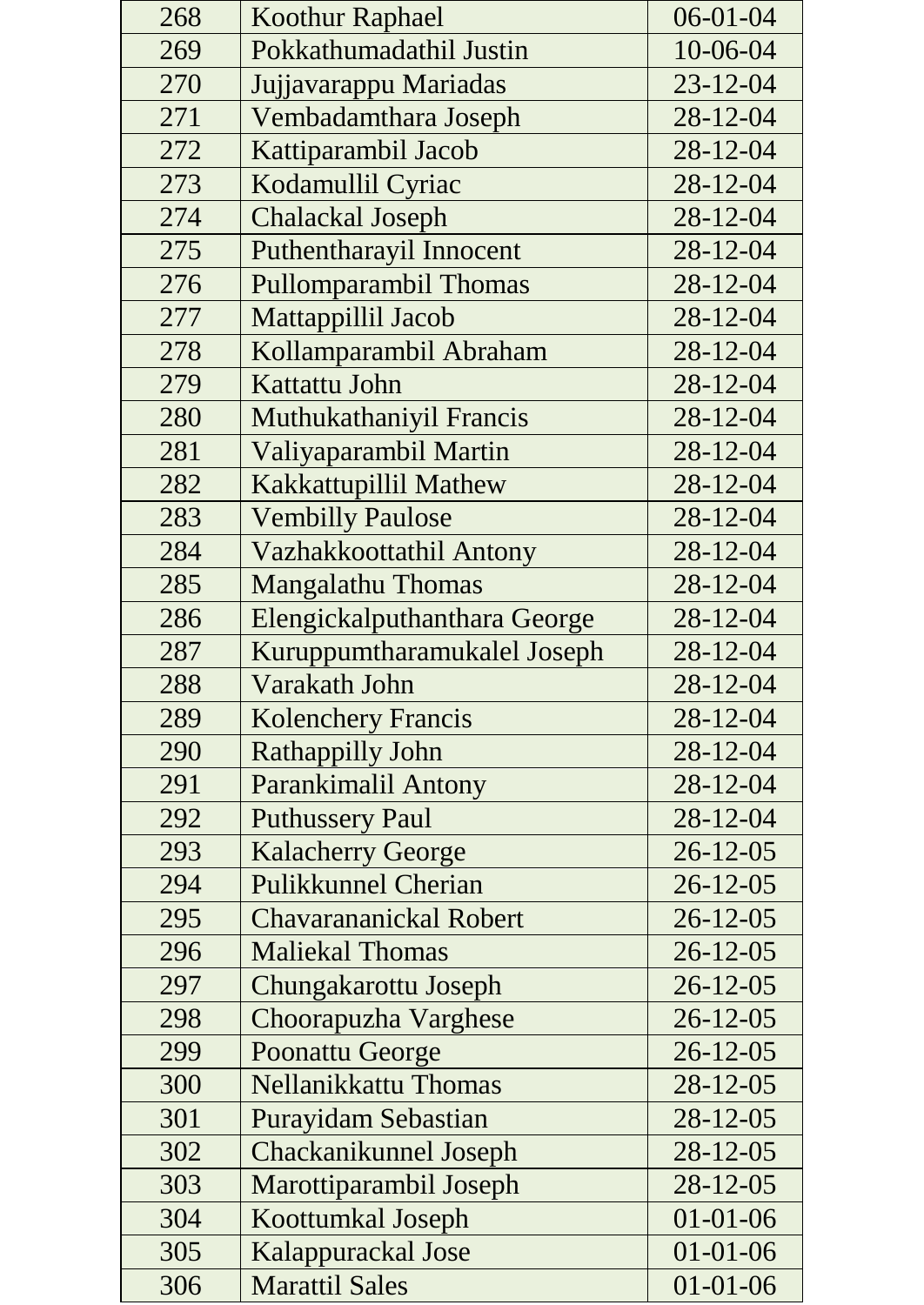| 307 | Parekandathil George       | $01 - 01 - 06$ |
|-----|----------------------------|----------------|
| 308 | <b>Thoyalil Thomas</b>     | $01 - 01 - 06$ |
| 309 | <b>Thekkekara Thomas</b>   | $02 - 01 - 06$ |
| 310 | <b>Chakkiath Joseph</b>    | $02 - 01 - 06$ |
| 311 | Kattayil Johnson           | $02 - 01 - 06$ |
| 312 | Pallippadan Rockey         | $02 - 01 - 06$ |
| 313 | <b>Pattath Joseph</b>      | $02 - 01 - 06$ |
| 314 | <b>Srambickal Varghese</b> | $03 - 01 - 06$ |
| 315 | <b>Karthanam Francis</b>   | $03 - 01 - 06$ |
| 316 | Palliyil Jose              | 03-01-06       |
| 317 | Puthiyaparambil Joseph     | 03-01-06       |
| 318 | Parayil Varghese           | $03 - 01 - 06$ |
| 319 | <b>Kurrisseril Charles</b> | 04-05-06       |
| 320 | Valliyamthadathil Alex     | $26 - 12 - 06$ |
| 321 | <b>Pullattu Mathew</b>     | $27 - 12 - 06$ |
| 322 | Kunnumpurathu George       | $27 - 12 - 06$ |
| 323 | <b>Kocholickal George</b>  | $27 - 12 - 06$ |
| 324 | Kodakkathanath Joseph      | $27 - 12 - 06$ |
| 325 | <b>Kannampally Jose</b>    | $28-12-06$     |
| 326 | Thattarukudyil Joseph      | 28-12-06       |
| 327 | Edattu Joseph Jr.          | 29-12-06       |
| 328 | Chittadiyil Martin         | 29-12-06       |
| 329 | <b>Kulathur Varghese</b>   | 29-12-06       |
| 330 | <b>Vadakkemury Antony</b>  | 29-12-06       |
| 331 | <b>Cheruvil Thomas</b>     | $30-12-06$     |
| 332 | Anchumuriyil Sebastian     | $30 - 12 - 06$ |
| 333 | Payyappilly Michael        | $31 - 12 - 06$ |
| 334 | Pandimattam Abraham        | $31 - 12 - 06$ |
| 335 | Kuttikkattu Cherian        | $31 - 12 - 06$ |
| 336 | <b>Chirackal Antony</b>    | $01 - 01 - 07$ |
| 337 | Kalayil Joseph             | $01 - 01 - 07$ |
| 338 | Muthirakalayil Mathew      | $02 - 01 - 07$ |
| 339 | Kadankavil Dominic         | $02 - 01 - 07$ |
| 340 | <b>Kuzhivelil James</b>    | $04 - 01 - 07$ |
| 341 | <b>Vettickal Joseph</b>    | $04 - 01 - 07$ |
| 342 | Mundackal Martin           | $04-01-07$     |
| 343 | <b>Karayil Paul</b>        | $07 - 01 - 07$ |
| 344 | <b>Moonjely George</b>     | 19-04-07       |
| 345 | <b>Xavier Anthonysamy</b>  | 24-04-07       |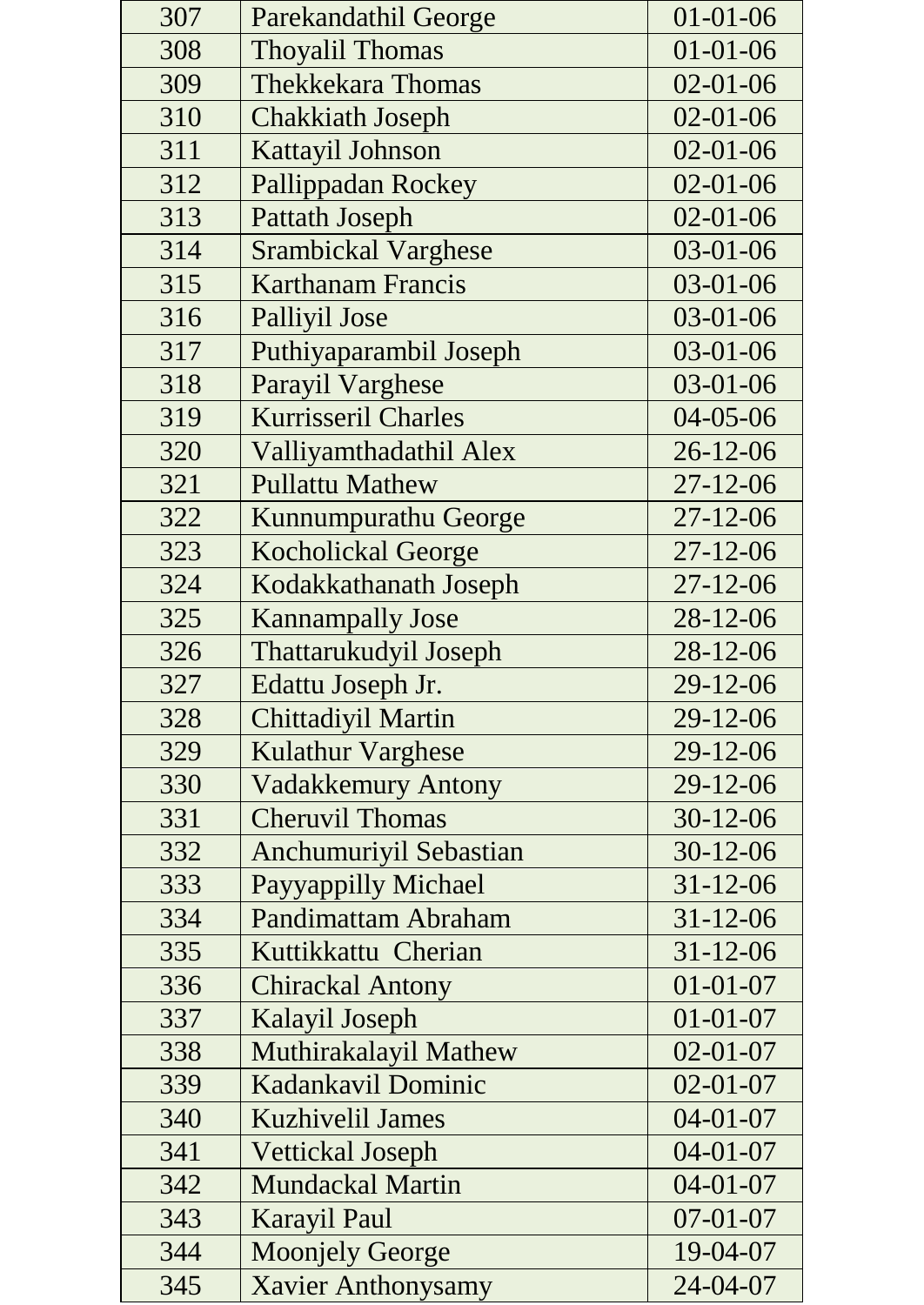| 346 | Antonyrajan Y.               | 03-05-07       |
|-----|------------------------------|----------------|
| 347 | Kaipadakunnel Joseph         | $26 - 12 - 07$ |
| 348 | <b>Vallath Joseph</b>        | $26 - 12 - 07$ |
| 349 | <b>Edappilly John</b>        | $28 - 12 - 07$ |
| 350 | <b>Olickal Mathew</b>        | 29-12-07       |
| 351 | <b>Attukaran Vincent</b>     | 29-12-07       |
| 352 | <b>Njavally George</b>       | $31 - 12 - 07$ |
| 353 | <b>Indikuzhiyil Mathew</b>   | $01 - 01 - 08$ |
| 354 | Pongampara Xavier            | $01 - 01 - 08$ |
| 355 | <b>Puthen Chacko</b>         | $02 - 01 - 08$ |
| 356 | Kuzhithadathil Varghese      | $02 - 01 - 08$ |
| 357 | <b>Mangattu Thomas</b>       | $03 - 01 - 08$ |
| 358 | Kalappurathottiyil Sebastian | 03-01-08       |
| 359 | <b>Edattu Zacharias</b>      | $04 - 01 - 08$ |
| 360 | <b>Thekkekulam Mathew</b>    | $04 - 01 - 08$ |
| 361 | Kalathil Joseph              | $04 - 01 - 08$ |
| 362 | Kanjookaran Sebastian        | $05 - 01 - 08$ |
| 363 | Kizhakkethottam Joseph       | 09-04-08       |
| 364 | <b>Palatty Varghese</b>      | 13-04-08       |
| 365 | <b>Punchal Philip</b>        | $27 - 12 - 08$ |
| 366 | <b>Mukkuzhy George</b>       | $27 - 12 - 08$ |
| 367 | Malayattil Johnson           | 28-12-08       |
| 368 | Menambadath K.               | $29 - 12 - 08$ |
| 369 | <b>Pananal Thomas</b>        | $29 - 12 - 08$ |
| 370 | <b>Ettiyil Thomas</b>        | $30 - 12 - 08$ |
| 371 | Kuncherakkattu John          | $30 - 12 - 08$ |
| 372 | Kattakayam Philip            | $31 - 12 - 08$ |
| 373 | Nechimyalil Sebastian        | $31 - 12 - 08$ |
| 374 | Poovathummoottil Thomas      | $31 - 12 - 08$ |
| 375 | <b>Thaliyan Sebastian</b>    | $01 - 01 - 09$ |
| 376 | Chittuparambil Thomas        | $01 - 01 - 09$ |
| 377 | Vallomkunnel John            | 03-01-09       |
| 378 | <b>Ambathadam Antony</b>     | 03-01-09       |
| 379 | Kalluvelil Sebastian         | $04 - 02 - 09$ |
| 380 | Nettiyankal Sebastian        | 05-01-09       |
| 381 | Eayalayil Mathew             | 05-01-09       |
| 382 | Kaithamana Paul              | 16-02-09       |
| 383 | Karalathukaran Raphael       | 19-02-09       |
| 384 | Kallikkattukudy Joseph       | 27-05-09       |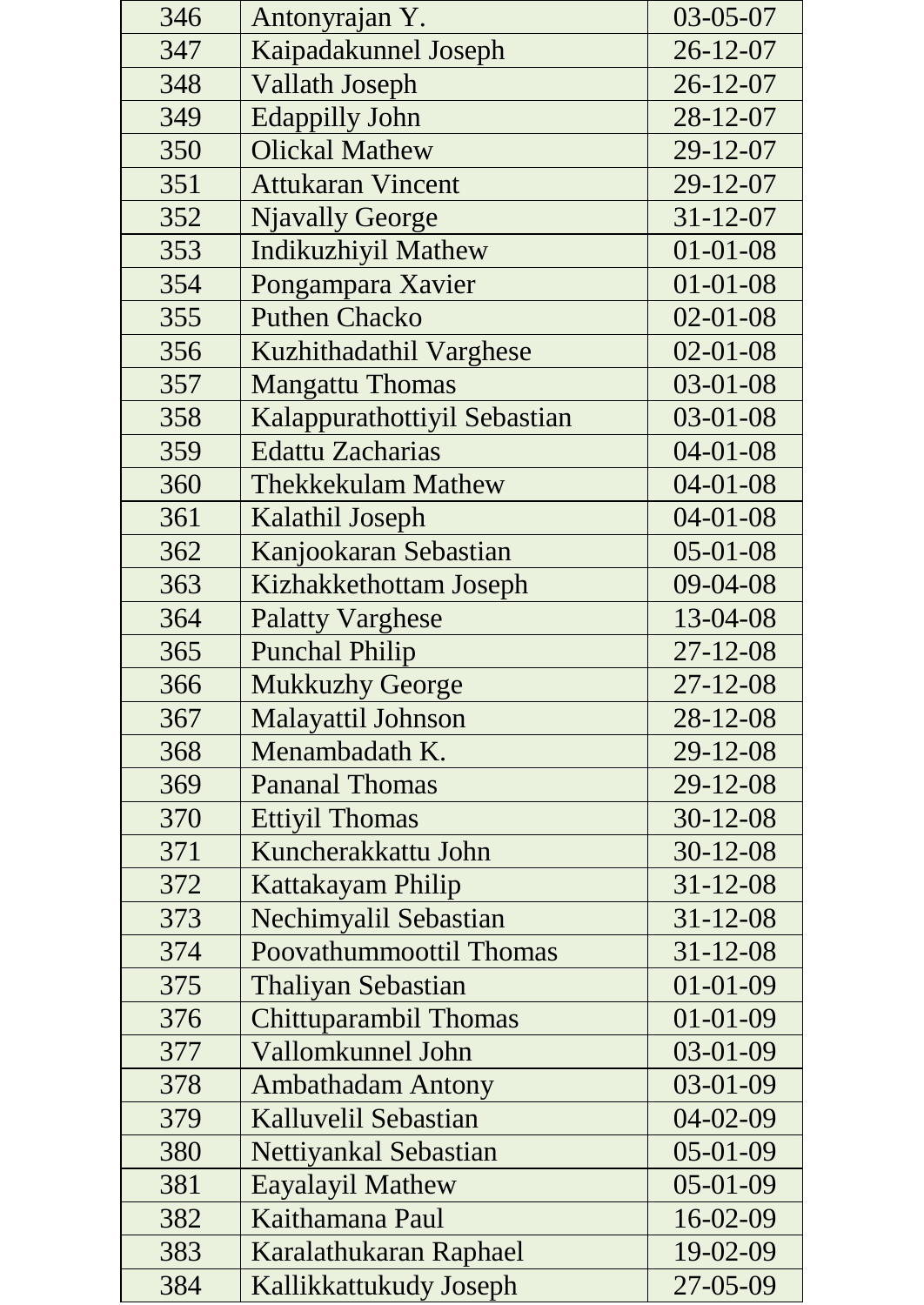| 385 | <b>Vallieth Sam</b>            | 18-06-09       |
|-----|--------------------------------|----------------|
| 386 | Dulappalli Christuraj          | 17-12-09       |
| 387 | Birudgadda Joseph Surya        | $17 - 12 - 09$ |
| 388 | Kuruvanthanam Mathew           | $26 - 12 - 09$ |
| 389 | Pazhayidathuparambil T         | $26 - 12 - 09$ |
| 390 | Vattamthottiyil Mathew         | $27 - 12 - 09$ |
| 391 | Kaithakalam Scaria             | $27 - 12 - 09$ |
| 392 | <b>Palatty Joseph</b>          | 28-12-09       |
| 393 | <b>Mandaniyil Sebastian</b>    | 28-12-09       |
| 394 | Kottaparambil Varghese         | 29-12-09       |
| 395 | Valyaparambil Joseph           | 29-12-09       |
| 396 | Kolangayil Stephen             | $30-12-09$     |
| 397 | Thanippillil Sebastian         | $30-12-09$     |
| 398 | <b>Valakkamattam Thomas</b>    | $31 - 12 - 09$ |
| 399 | Menonkariyil Augustine         | $31 - 12 - 09$ |
| 400 | Vayalamannil Antony            | $31 - 12 - 09$ |
| 401 | <b>Thekkel Joseph</b>          | $31 - 12 - 09$ |
| 402 | <b>Azhiyakunnel Joseph</b>     | $02 - 01 - 10$ |
| 403 | <b>Ottalath James</b>          | $02 - 01 - 10$ |
| 404 | <b>Perinchery Varghese</b>     | $02 - 01 - 10$ |
| 405 | Peruvelil Kurian               | $04 - 01 - 10$ |
| 406 | <b>Mulayinkal Stephen</b>      | $04 - 01 - 10$ |
| 407 | <b>Eddassery Antony</b>        | $05 - 01 - 10$ |
| 408 | <b>Palaparambil Thomas</b>     | $20 - 04 - 10$ |
| 409 | Thonakkara Joseph              | $21 - 04 - 10$ |
| 410 | <b>Poonoly Sebastian</b>       | $26 - 04 - 10$ |
| 411 | Kanichukattu Paul              | $26 - 12 - 10$ |
| 412 | <b>Athappilly Devassy</b>      | $27 - 12 - 10$ |
| 413 | <b>Uthimattathil Mathew</b>    | $27 - 12 - 10$ |
| 414 | <b>Naduchirayil Mathew</b>     | $27 - 12 - 10$ |
| 415 | <b>Kariyatty Joseph</b>        | $28-12-10$     |
| 416 | Pulickathadathil Paul          | $28 - 12 - 10$ |
| 417 | <b>Pulladan Glanson</b>        | $29 - 12 - 10$ |
| 418 | <b>Thakarappillil Varghese</b> | $29-12-10$     |
| 419 | Orikalayil Joseph              | $29-12-10$     |
| 420 | Chiriyamkandath Antony         | $29 - 12 - 10$ |
| 421 | Chilambikunnel John            | $30-12-10$     |
| 422 | Eattikattil Joseph             | $30-12-10$     |
| 423 | Kumbalavelil Mani              | $01 - 01 - 11$ |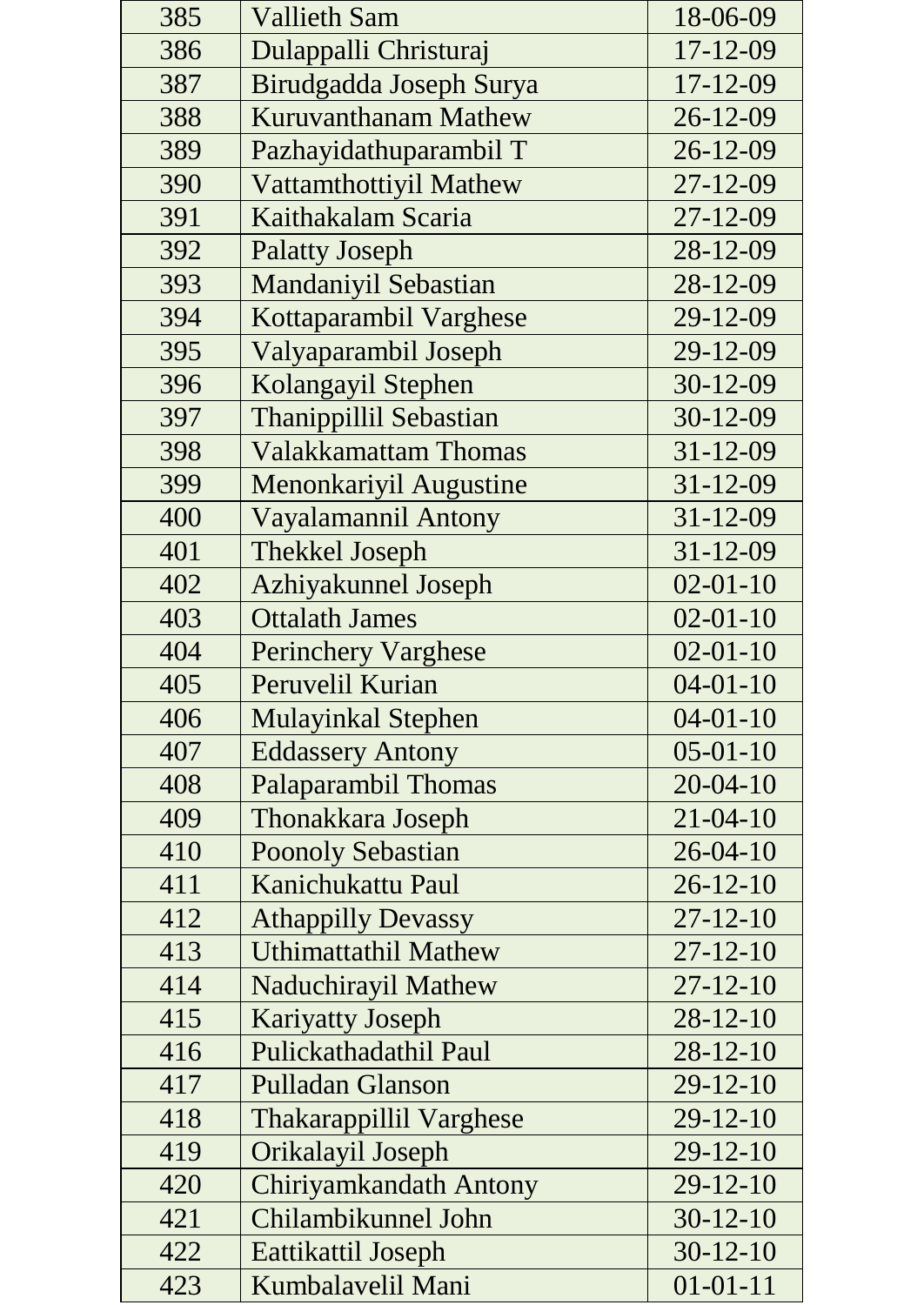| 424 | Parekkattil Varghese      | $01 - 01 - 11$ |
|-----|---------------------------|----------------|
| 425 | Puthiyedam John           | $03 - 01 - 11$ |
| 426 | Malieckal Joseph          | $04 - 01 - 11$ |
| 427 | Payikkattu Sebastian      | $05 - 01 - 11$ |
| 428 | <b>Yella Anand Kumar</b>  | $15 - 12 - 11$ |
| 429 | Pasala Arogyaraju         | $15 - 12 - 11$ |
| 430 | Kodakallil Thomas         | $27 - 12 - 11$ |
| 431 | <b>Ottaplackal Mathew</b> | $28 - 12 - 11$ |
| 432 | Muthirakalayil Joseph     | $29 - 12 - 11$ |
| 433 | <b>Arackal Mathew</b>     | $31 - 12 - 11$ |
| 434 | <b>Mandy Thomas</b>       | $01 - 01 - 12$ |
| 435 | Anthikkadan Joseph        | $01 - 01 - 12$ |
| 436 | Kurichithara Joseph       | $03 - 01 - 12$ |
| 437 | <b>Mulackal Kuriakose</b> | $04 - 01 - 12$ |
| 438 | Macwan Samir              | 19-04-12       |
| 439 | <b>Chalackal Antony</b>   | 23-07-12       |
| 440 | Borlakunda Naveen Kumar   | 18-12-12       |
| 441 | <b>Choondal John Paul</b> | $26 - 12 - 12$ |
| 442 | <b>Thadathil Joseph</b>   | $27 - 12 - 12$ |
| 443 | Xavier S.                 | $28 - 12 - 12$ |
| 444 | Edwardraj A.              | 29-12-12       |
| 445 | <b>Chully Joseph</b>      | $29 - 12 - 12$ |
| 446 | <b>Malieckal Mathew</b>   | $31 - 12 - 12$ |
| 447 | Koonamplackil Abraham     | $01 - 01 - 13$ |
| 448 | Parappillil George        | $01 - 01 - 13$ |
| 449 | <b>Melukkunnel George</b> | $02 - 01 - 13$ |
| 450 | <b>Moolan Paulose</b>     | $03 - 01 - 13$ |
| 451 | Malola Joseph             | $05 - 01 - 13$ |
| 452 | M. Louise Joseph          | $06 - 01 - 13$ |
| 453 | Kerketta Prafulkumar      | $07-01-13$     |
| 454 | Kujur Birender            | $24-01-13$     |
| 455 | Mealkarapurath Devassia   | $04 - 04 - 13$ |
| 456 | Pozhaliparamban Joseph    | $08-04-13$     |
| 457 | <b>Pynadath Paulose</b>   | 13-04-13       |
| 458 | Kallarackal Joseph        | $15 - 05 - 13$ |
| 459 | <b>Arimpur Jacob</b>      | $26 - 12 - 13$ |
| 460 | Kunnuthara Michael        | $26 - 12 - 13$ |
| 461 | Chemmazhikkattu Scaria    | $27 - 12 - 13$ |
| 462 | William John Bosco        | $27 - 12 - 13$ |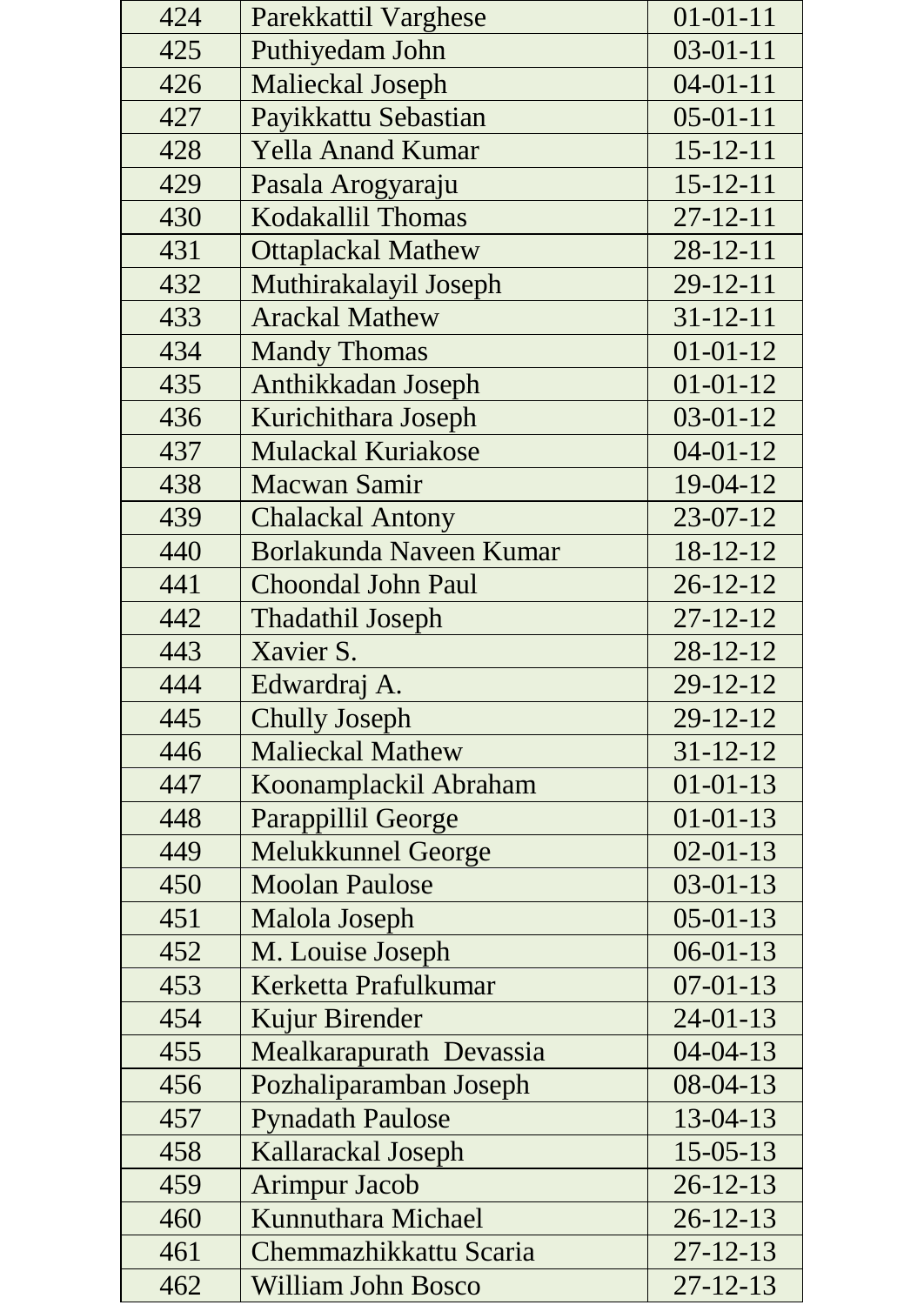| 463 | <b>Kunnel Joseph</b>           | 28-12-13       |
|-----|--------------------------------|----------------|
| 464 | Kelamparambil Joseph           | $28 - 12 - 13$ |
| 465 | Parathanal John                | $29 - 12 - 13$ |
| 466 | <b>Arakkakunnel Tony</b>       | $30-12-13$     |
| 467 | <b>Ponneduthakallel Mathew</b> | $30 - 12 - 13$ |
| 468 | Chekkakuzhiyil Sebastian       | $31 - 12 - 13$ |
| 469 | <b>Plathottathil Mathew</b>    | $31 - 12 - 13$ |
| 470 | Muthupurayidathil Varghese     | $01 - 01 - 14$ |
| 471 | <b>Aymanamkuzhy Yesudas</b>    | $01 - 01 - 14$ |
| 472 | <b>Ottalankal Mathew</b>       | $01 - 01 - 14$ |
| 473 | <b>Chettiyil Thomas</b>        | $01 - 01 - 14$ |
| 474 | <b>Marattil James</b>          | $02 - 01 - 14$ |
| 475 | <b>Manthuruthil Mathew</b>     | $02 - 01 - 14$ |
| 476 | <b>Thulamattathil James</b>    | $04 - 01 - 14$ |
| 477 | <b>Thottungal Thomas</b>       | $06-01-14$     |
| 478 | <b>Eluvathingal Joseph</b>     | 19-01-14       |
| 479 | Annepogu Rajasekhar            | $15 - 12 - 14$ |
| 480 | Edasseril Joseph               | $26 - 12 - 14$ |
| 481 | Erambil John                   | $27 - 12 - 14$ |
| 482 | <b>Pulicken Varghese</b>       | $27 - 12 - 14$ |
| 483 | <b>Mandapathil Joseph</b>      | $28 - 12 - 14$ |
| 484 | <b>Vellara Peter</b>           | 29-12-14       |
| 485 | Vazhavelikkakathu Thomas       | $29 - 12 - 14$ |
| 486 | Chooranolickal Sebastian       | $30 - 12 - 14$ |
| 487 | Kochuthazathu Jacob            | $30 - 12 - 14$ |
| 488 | Mundackal Abraham              | $31 - 12 - 14$ |
| 489 | <b>Vellaplakkal Augustine</b>  | $31 - 12 - 14$ |
| 490 | <b>Vattamattam Antony</b>      | $01 - 01 - 15$ |
| 491 | Kalloorkattu Varghese          | $01 - 01 - 15$ |
| 492 | Pallichankudiyil Paul          | $03-01-15$     |
| 493 | <b>Thekkanath Paul</b>         | $03-01-15$     |
| 494 | Veliyathukunnel Mathew         | $03-01-15$     |
| 495 | Kallerikanjirakadan Joseph     | $04 - 01 - 15$ |
| 496 | Xavier Dilipkumar              | $04 - 01 - 15$ |
| 497 | <b>Nirappel James</b>          | $12 - 01 - 15$ |
| 498 | <b>Thundathil Joseph</b>       | $17 - 10 - 15$ |
| 499 | Moolecherry Joseph             | $26 - 12 - 15$ |
| 500 | Payyappilly Sebastian          | $27 - 12 - 15$ |
| 501 | Kollakkottil John              | $28 - 12 - 15$ |